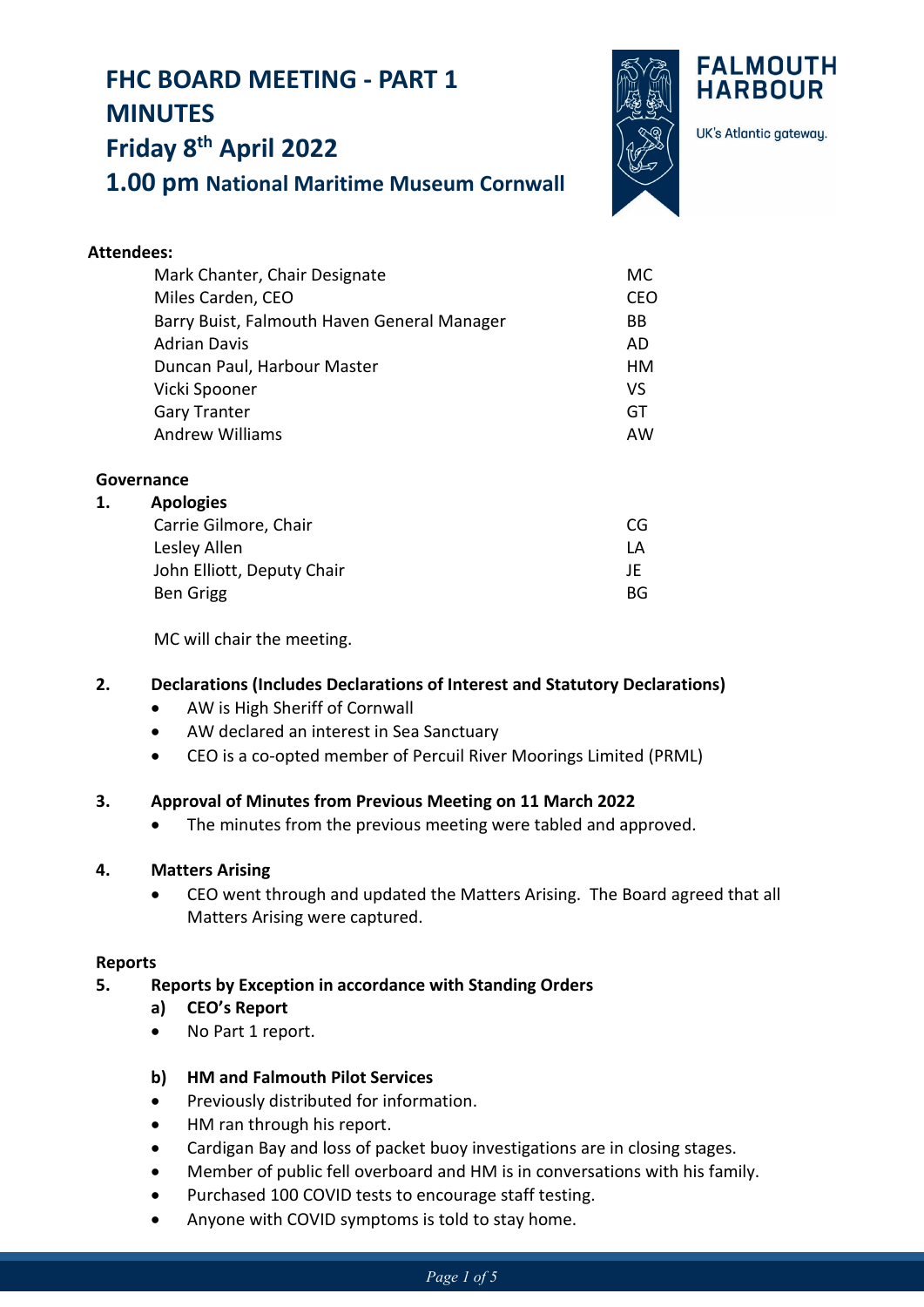- The Board is supportive with the COVID measures in place.
- FPS operate with 2 pilots over a 24 hour period.

## **c) Falmouth Haven**

- Previously distributed for information.
- The Haven team are very busy at the moment which is usual for this time of year.
- Harbour Assist will make the customer payments procedure more efficient.
- Lift in today has been successful. DP, who is auditing the process, was very pleased with how the operation has gone. CEO agreed that a significant amount of work has gone on behind the scenes which has contributed to the successful lift in operation.
- The Board passed on their thanks to the Haven team for the work that has gone into the lift in.
- Seasonal staff recruitment is ongoing but has been challenging. BB and the team have advertised widely including at the university.
- The slipway pontoons have been removed and we need to look at how to dispose of them appropriately.
- In order to plan for any further price increases, CEO would like to set budgets much earlier this year. The Head of Commercial Operations will help with this.
- Mooring pendants The Haven team intend to write to customers this year to let them know that FH will provide pendants (rather than customers providing their own) next year and this will be part of the pricing package.

# **6. Environmental Report**

- Previously distributed for information.
- The sea grass seeds planted in January have germinated. Some interested scientists from the University of Exeter are visiting after Easter.
- Seawater heating we have a student looking at funding options for this as well as the ability to sell excess heat to customers.
- Cornwall Habitat Bank caution on purchasing credits.

**ACTION:** VS to send the Sustainability Action Plan to the Board as a reading document and ask for comments with a deadline date.

#### **7. Finance**

#### **a) Income and Expenditure Account**

- Previously distributed for information.
- Commercial moorings variance is due to internal credit to KML for quarterly rent as we have ceased their lease.

**ACTION**: CEO will clarify what **Administration (incl rent)** in the Income and Expenditure Combined Accounts refers to.

#### **b) Bank Recs**

Previously distributed for information.

#### **c) 2022 Budget Cost Review**

Deferred to May.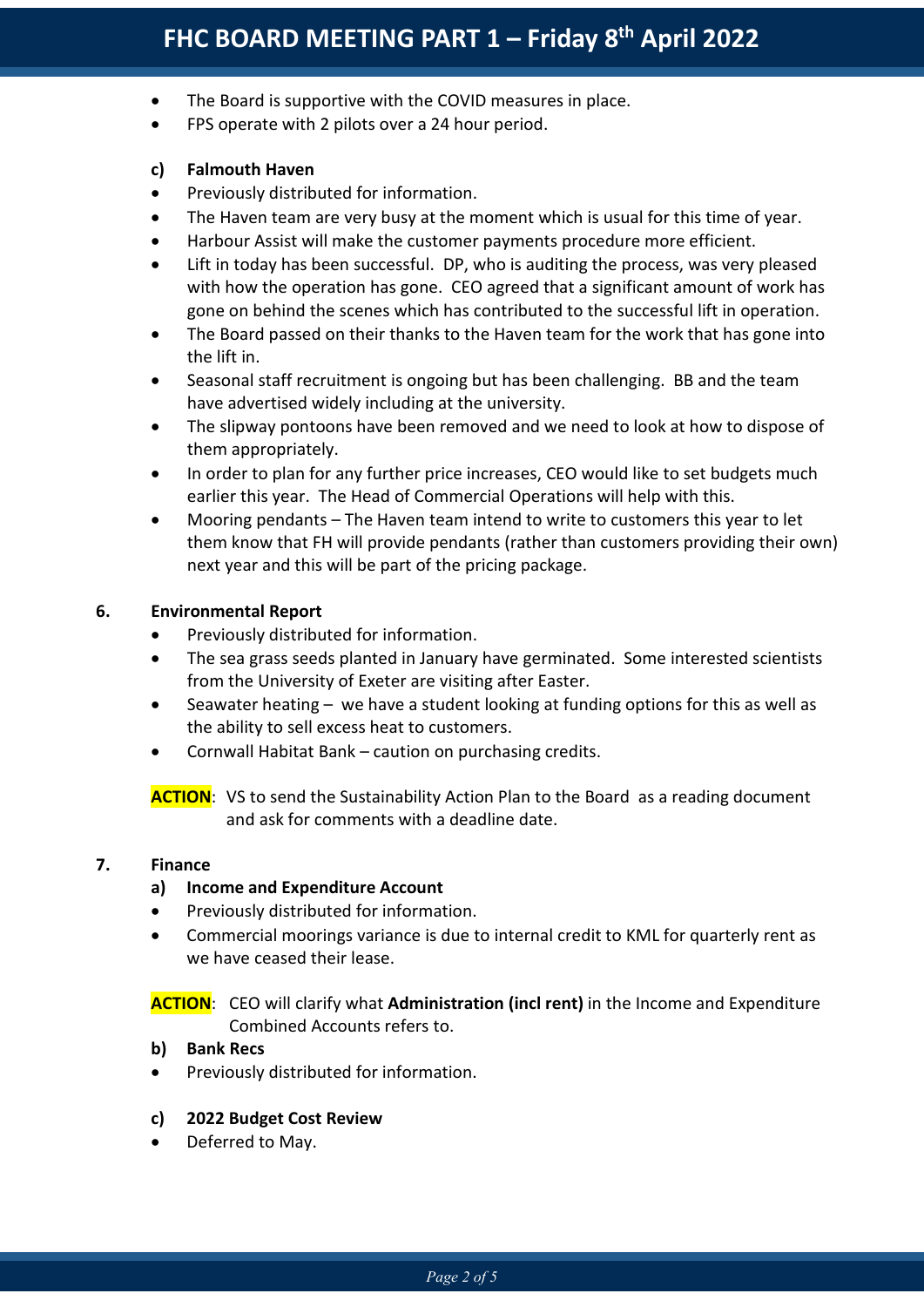# **8. Audit Reports**

• None.

# **9. Stakeholder Engagements**

- **a) Consultative Committee Chair Attendance**
- In the past the Consultative Committee (CC) chair attended Part 1 Board meetings on an occasional basis.
- The CC receive all the Board Part 1 papers.
- The Board agreed that the CC chair should attend quarterly so he will be invited to the meeting prior to the next CC meeting.

# **b) Media Report**

• Previously distributed for information.

# **c) Record Commissioners Stakeholder Activity**

• GT represented FH at the St Nazaire memorial on Sunday  $3<sup>rd</sup>$  April and laid a wreath.

# **Project Updates**

#### **10. Updates**

• No updates in Part 1.

#### **Decisions**

# **11. Enforcement and Other Decisions**

• None.

#### **Other Matters**

# **12. New Legislation Guidance / Consultations**

- **a) Letter from the Transport Secretary re Minimum Wage**
- Previously distributed for information.
- HM and his team have attended an Open Port Duty workshop today which confirmed we are doing all we can but also that there is very little we can do.

# **b) Letter from the Transport Secretary re Aviation and Maritime Sanctions**

- Previously distributed for information.
- HM is looking at a couple of systems to help identify ships.
- CEO has written to Cherilyn Mackrory, MP for Truro and Falmouth, on the burden of this and other sanctions on ports and harbours.

#### **13. Risks**

- **a) Review of Red Risks (Strategic Risks 21 and 27)**
- Previously distributed for information.
- Risk 27 CEO reported that there are no changes to report for mitigations 3 and 4.

# **Correspondence and Urgent Business**

# **14. Correspondence**

- **a) Thank you form Rafael Roakes re Work Experience**
- Previously distributed for information.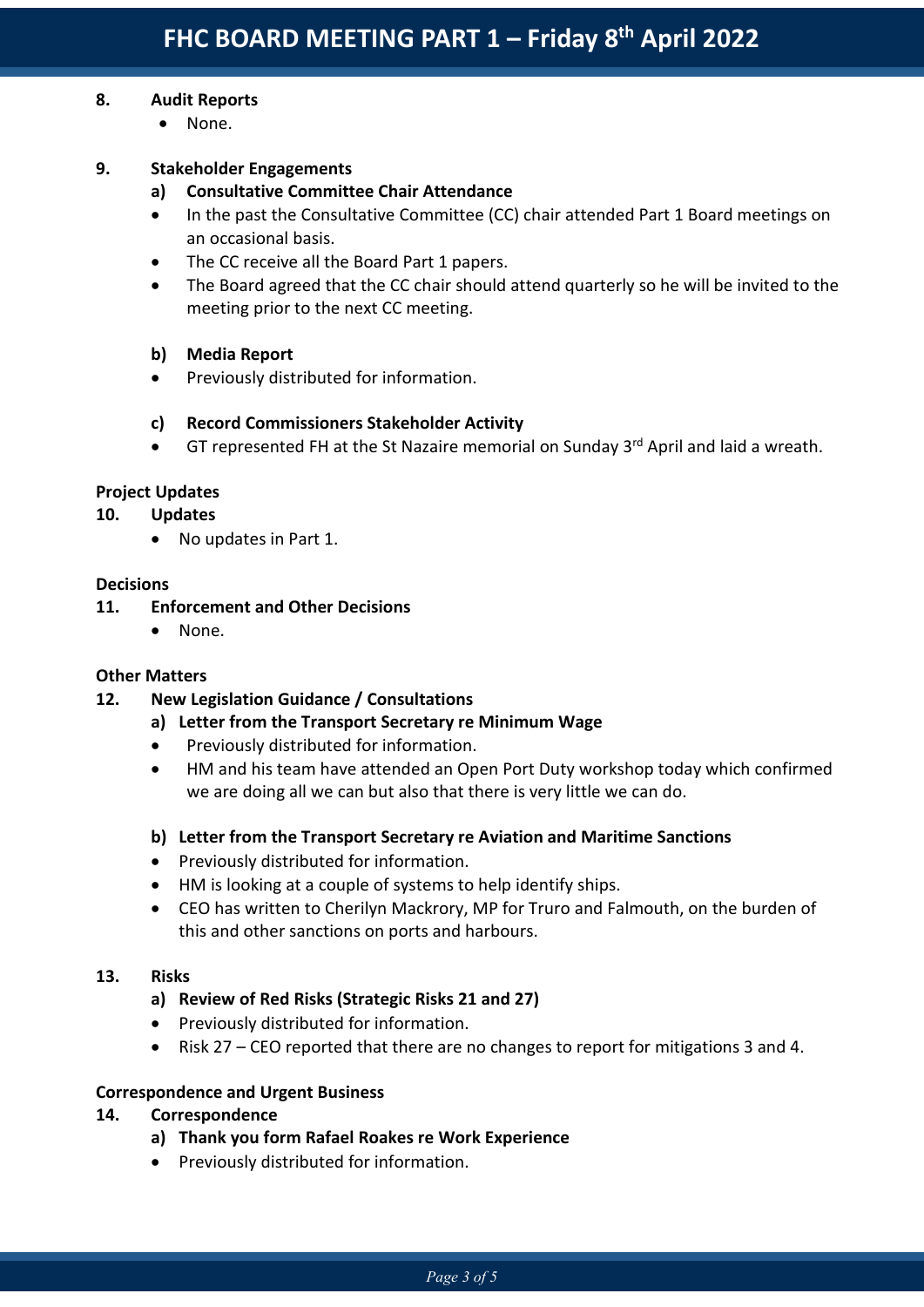# **15. Urgent Business tabled by Commissioners**

• None.

# **16. Other Non-Urgent Business**

# **a) Email and Social Media Policy**

- Revised policy previously distributed for approval.
- Some work may need to be done following the recent cyber security review with NCi.
- FH use WhatsApp for operational groups but not for customer communication.
- The Board approved the revised policy.

#### **b) Blue Marine Foundation - Blue Carbon Report - [Blue Carbon Report](https://www.bluemarinefoundation.com/2022/03/09/uk-blue-carbon-report/)**

- This has significant potential for an income stream.
- Adjourned to June meeting.

**ACTION**: CEO and VS will discuss a Blue Carbon strategy to bring to the Board at the June meeting.

#### **c) [Blue Carbon UK Report](https://www.bluemarinefoundation.com/wp-content/uploads/2022/03/Blue-Carbon-UK-Report.pdf)**

• Adjourned to June meeting.

#### **d) Climate Change Committee Blue Carbon Briefing**

• Previously distributed for information.

# **e) Smart Sound Connect Launch Presentation**

- Previously distributed for information.
- FH is a member of the Smart Sounds group. CEO is the only member from Cornwall in this group.
- There is potential and something the Head of Commercial Operations can support with.

#### **f) HPO Marine Autonomy**

• Previously distributed for information.

#### **g) BPA Circular 112 - Spring Statement Summary**

• Previously distributed for information.

#### **h) BPA Circular 120 - BPA March Update**

• Previously distributed for information.

#### **i) Border Force Partnerships Bulletin**

• Previously distributed for information.

#### **j) Plymouth and South Devon Freeport Business Case**

• Previously distributed for information.